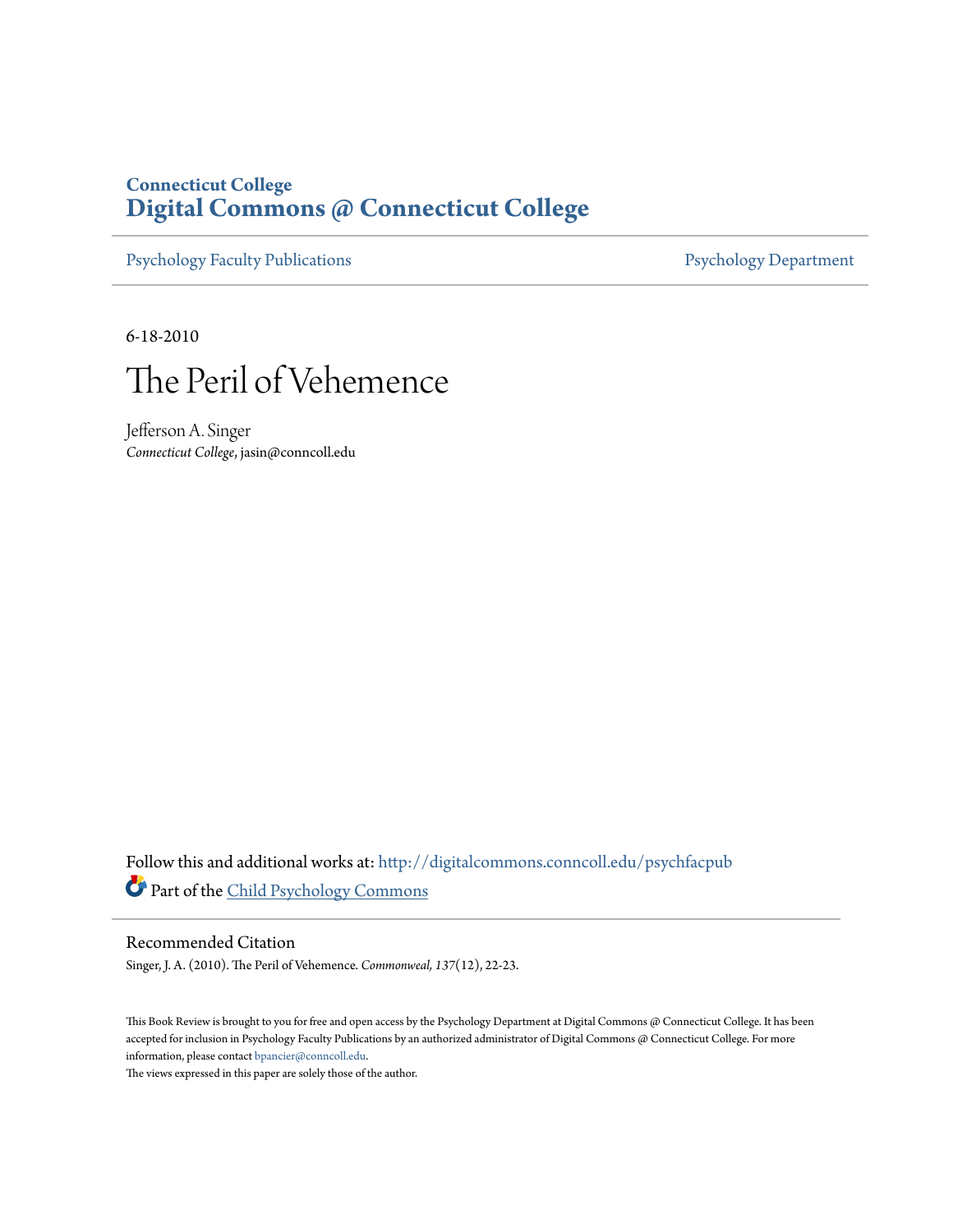# The Peril of Vehemence

#### **Keywords**

child sexual abuse

#### **Comments**

Review of *The Trauma Myth: The Truth About the Sexual Abuse of Children and Its Aftermath* by Susan A. Clancy

Initially published in *Commonweal,* 2010, p.22-23.

© 2010 Commonweal Foundation

http://commonwealmagazine.org/peril-vehemence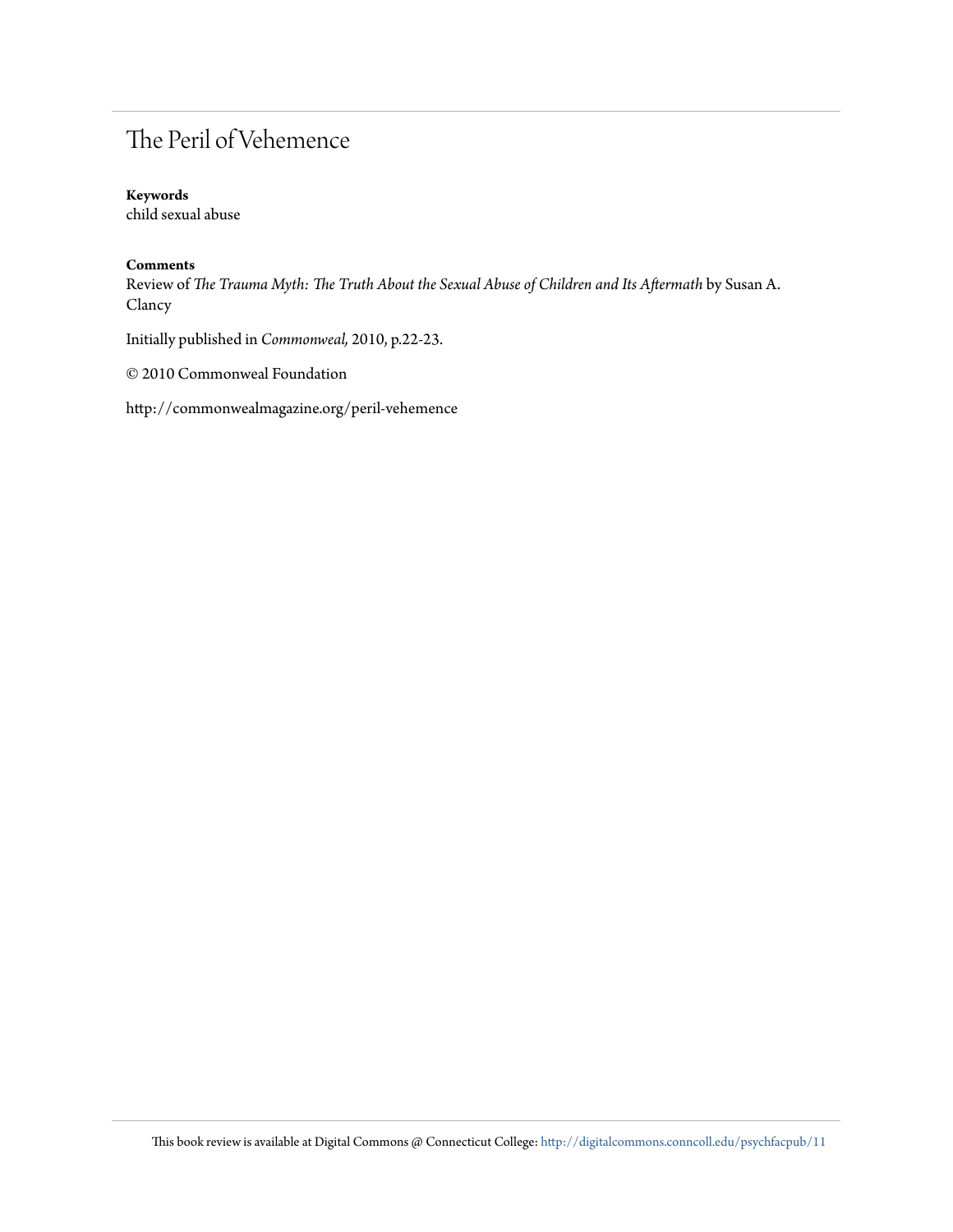# *Jefferson A. Singer* The Peril of Vehemence

**The Trauma Myth The Truth about the Sexual Abuse of Children—and Its Aftermath** *Susan A. Clancy*  Basic Books, \$25, 256 pp.

In her new book, Susan A. Clancy of-<br>fers a powerful and unsettling mes-<br>sage about childhood sexual abuse in<br>the United States. The Trauma Myth is a n her new book, Susan A. Clancy offers a powerful and unsettling message about childhood sexual abuse in scathing attack on the widely espoused "trauma model" of child sexual abuse, a model that characterizes most abuse as a physically coercive act perpetrated against a terrified victim. Clancy's research proposes a different template: the seductive manipulation, by a trusted intimate, of a confused and compliant child. She argues that societal emphasis on the relatively rare incidents of violent and sadistic abuse obscures our awareness of the more common, noncoercive type, and tragically shames adult survivors convinced their violation does not meet the threshold of "real abuse"—into continued silence.

As a graduate-student researcher at Harvard, Clancy conducted over two hundred interviews with adults who had suffered childhood sexual abuse. Her interviews repeatedly and unexpectedly revealed that victims described their abuse as "confusing" rather than terrifying, and recalled it occurring without physical force or threat. Often the abuser was a trusted and familiar person—an older relative, family friend, or authority figure from the community. With sexual contact realized through manipulation rather than violent force, victims seldom experienced trauma at the time of the abuse. Only later, with increased perspective, did they begin to suffer the consequences: anger, anxiety, depression, shame, and often escape into substance abuse. Through her interviews, Clancy realized that the destructive effect of childhood sexual abuse is less the detonation of a traumatic response than the

seepage of a kind of psychological radiation sickness, one that disfigures the survivor's self-image and poisons subsequent relationships.

Clancy's efforts to communicate this discovery met fierce resistance from fellow academics, mental-health professionals, and survivors invested in the traditional trauma model of abuse. She describes hate e-mails, personal attacks (she was accused of sympathizing with abusers and was even called a pederast herself), and collegial rejection. When she was invited to give a talk at Cambridge Hospital, site of the prestigious Victims of Violence program, not a single person from the program attended. Exploring this antipathy to her findings, Clancy delves into the history of the psychiatric and psychological professions' response to child sexual abuse—a response highlighted by dismissal and denial until well into the twentieth century. By the 1960s and '70s, however, the pervasiveness of child abuse and its pernicious effects could no longer be suppressed. At the same time, Vietnam War veterans were displaying the debilitating responses to combat that came to be characterized as post-traumatic stress disorder (PTSD). Pioneering researchers and clinicians in the abuse field, such as Judith Herman in her landmark book *Trauma and Recovery*, made the persuasive argument that the emotional scars of PTSD closely resembled the psychic wounds inflicted by sexual abuse.

This equation of physical and psychic brutality helped shape the dominant model of child sexual abuse. First-person accounts and self-help books, best exemplified by Ellen Bass and Laura Davis's *The Courage to Heal*, embraced this perspective and boosted it in the popular imagination. Supported by the extreme and sensational examples of abuse highlighted in the media, a "trauma industry" developed to promulgate and treat the devastating effects of traumatic sexual abuse. This industry is now funded to the tune of millions of dollars by federal and state grants, private foundations, and for-profit treatment centers.

In speaking up about noncoercive child sexual abuse, Clancy ran headfirst into this establishment. Its hostility led her to a rather dark interpretation of our societal investment in the trauma model. In her view, replacing that model with one emphasizing sexual manipulation by trusted authority figures would force us to acknowledge a fundamental breakdown in our most intimate relationships of family and community. Are we willing to do this? Clancy notes that our undue focus on the relatively small number of violent and coercive sexualabuse episodes (less than 10 percent of the total) has a stifling effect on abuse victims: comparing their more ambiguous experiences to the ghoulish prototypes of children locked in basements or compelled at knifepoint, they question the legitimacy of their pain and castigate themselves for what seems like compliance. Their shame and self-disgust push them away from help and into the shadows—conveniently for the rest of us, Clancy concludes, since silenc-



*Susan A. Clancy & friends*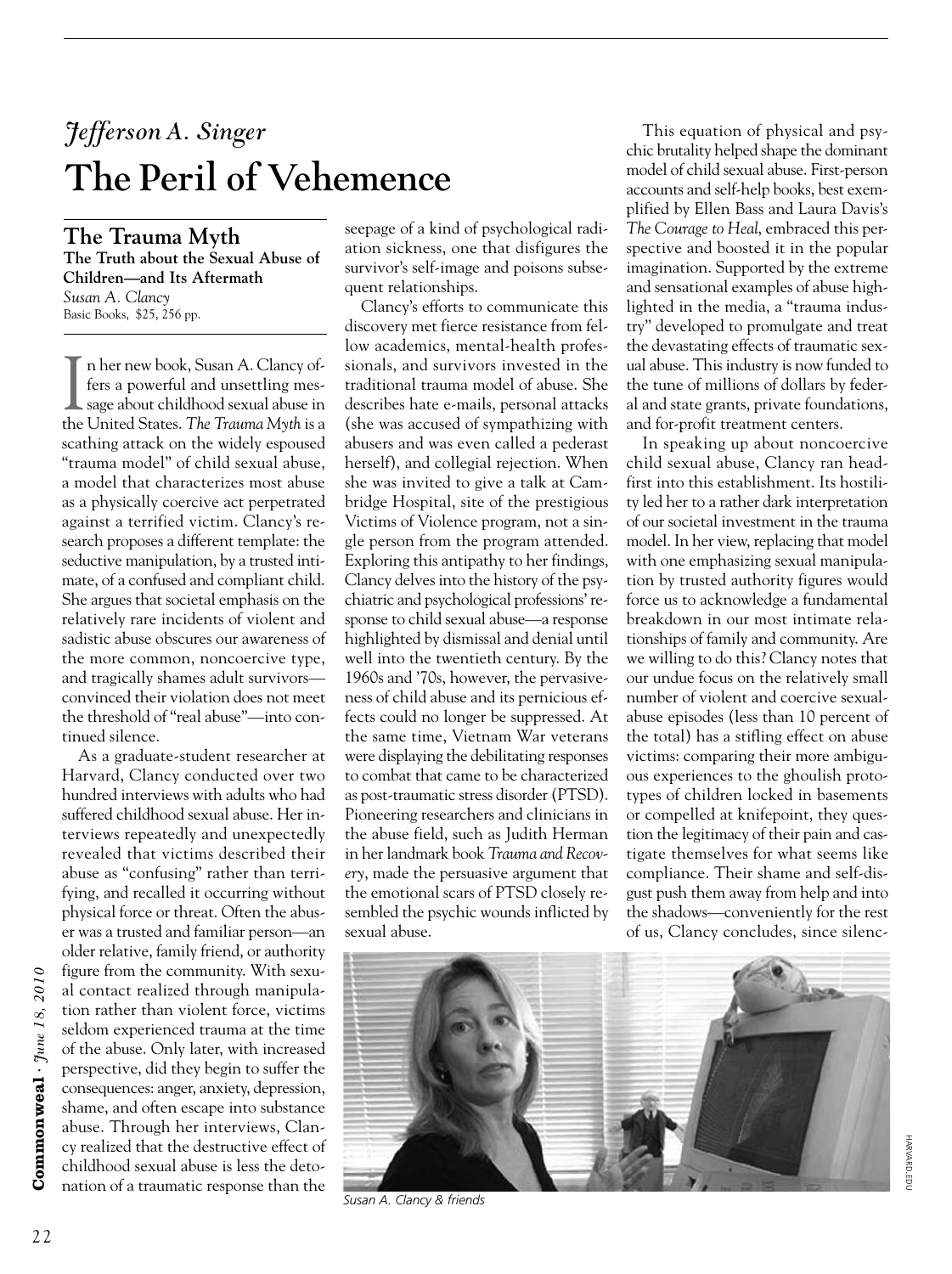ing them is preferable to facing our own culpability.

 $\prod$  t's a compelling story, and I only<br>wish that Clancy had presented it<br>in a straightforward and temperate t's a compelling story, and I only wish that Clancy had presented it manner. But *The Trauma Myth* gives us its findings with a narrative arc and rhetorical vehemence that rather eerily parallel the book's themes of hidden abuse and betrayal. Clancy begins her story by presenting herself as an almost hopelessly naive graduate student—an idealistic young scientist who accepts the trauma model unquestioningly, even as she assumes that ultimately her data will carry the day, that scientists and clinicians will readily embrace new findings even when those findings challenge their theories and practices. Such double-barreled naiveté is hard to credit. Would a psychology graduate student at Harvard—one chosen for the sensitive task of interviewing individuals who were abused as children—really have a completely unnuanced view of abuse? As for data carrying the day, graduate students typically need about two weeks to see how science divides up into ego-controlled fiefdoms where reputation, power, and money are based in allegiances to certain ideas, allegiances that frequently place truth at risk.

Yet such is the innocent stance Clancy chooses to write from; and once her narrative shifts to her efforts to communicate her iconoclastic conclusions, her prose rings with outrage, and presentation of data yields to a wrathful skewering of the trauma industry and its "lies about sexual abuse." In two extensive chapters she details how trauma experts effectively damage and silence victims of sexual abuse. These chapters, while providing important insights into the guilt that torments noncoerced victims, increasingly vilify—and simplify—trauma-oriented mental-health practitioners. Eventually Clancy drops all pretense of giving a measured assessment of the abuse debate. Lining up the good guys on her side—the "famous," "influential," and "brilliant" experts whose views support her positions—she condemns opponents as tendentious hacks wasting time and money

on the "largely mythical hazards of violent abuse." The trauma industry, she asserts, teems with practitioners whose "allergy to the truth" both mirrors and enables our society's failure to "confront the truth" about abuse.

Unfortunately, with all this fingerpointing, whatever truth there may be in Clancy's words (and I believe there is quite a bit) loses some of its persuasiveness. When she speaks in a direct address to the victims in the last two pages of the book, any sense of her role as a scientist goes out the window; only the advocate remains. This is unfortunate. The data presented in these pages provide an urgent corrective to societal misconceptions about abuse, yet the vehemence of Clancy's polemic undermines the impact of her message. Given the painful bipartisan breakdown in our national politics and the us-vs.-them tenor of our social discourse on issues from health care to gay marriage to prayer in school, it is lamentable that Clancy's treatment of a complex and multifaceted problem becomes at times simplistic and Manichean.

Perhaps, in the cacophony of our public dialogue, scientists feel compelled to turn up the volume in order to be heard. Certainly, a book that explodes the "trauma myth" and challenges thousands of practitioners—and millions of dollars spent on treatment—might well attract the attention of Oprah or *20/20* and grab fifteen minutes of media spotlight. In doing so, such passionate partisanship might arguably have a greater impact on our approach to child sexual abuse than a hundred scientific articles. What we lose in the bargain, however, is our commitment to a systematic method of gathering, analyzing, and presenting data in the most objective and dispassionate way possible—a method that not only remains the best protection against the vagaries of our all-too-human scientists, but helps set the rational foundations of civil society itself.

One final and, to me, unsettling point: as far as I can determine, the data presented in *The Trauma Myth* have not been published in a peer-reviewed scien-

## Don Brophy

**Catherine**



**of Siena A Passionate Life** An all-new biography of the great mystic and saint Catherine of Siena. It presents a moving portrait of this strong-minded woman who campaigned for peace and NEW!

struggled to reform the church during the turbulent 14th century, and became one of our beloved spiritual figures. 9781933346281 304 pages Cloth \$24.95



tific journal. It is unusual for a scientist to present data in a book for a general audience that have not been previously vetted and published in a scholarly venue. This anomaly will make an attentive reader worry about Susan Clancy's trustworthiness as a guide through the controversy raging around childhood sexual abuse. In the end, the author's stridency does a disservice to her cause, and this is disheartening precisely because the message she conveys is so vitally important. In the age of Fox News, it may be oldfashioned to say this, but I wish Clancy had stuck more closely to her data and let it speak more loudly than her rhetoric. A measure of restraint would improve her account of this insidious form of sexual abuse and its haunting consequences for adult survivors.  $\blacksquare$ 

**Jefferson A. Singer** *is a professor of psychology at Connecticut College and a clinical psychologist in private practice. He is the author of* Memories that Matter *(New Harbinger).*